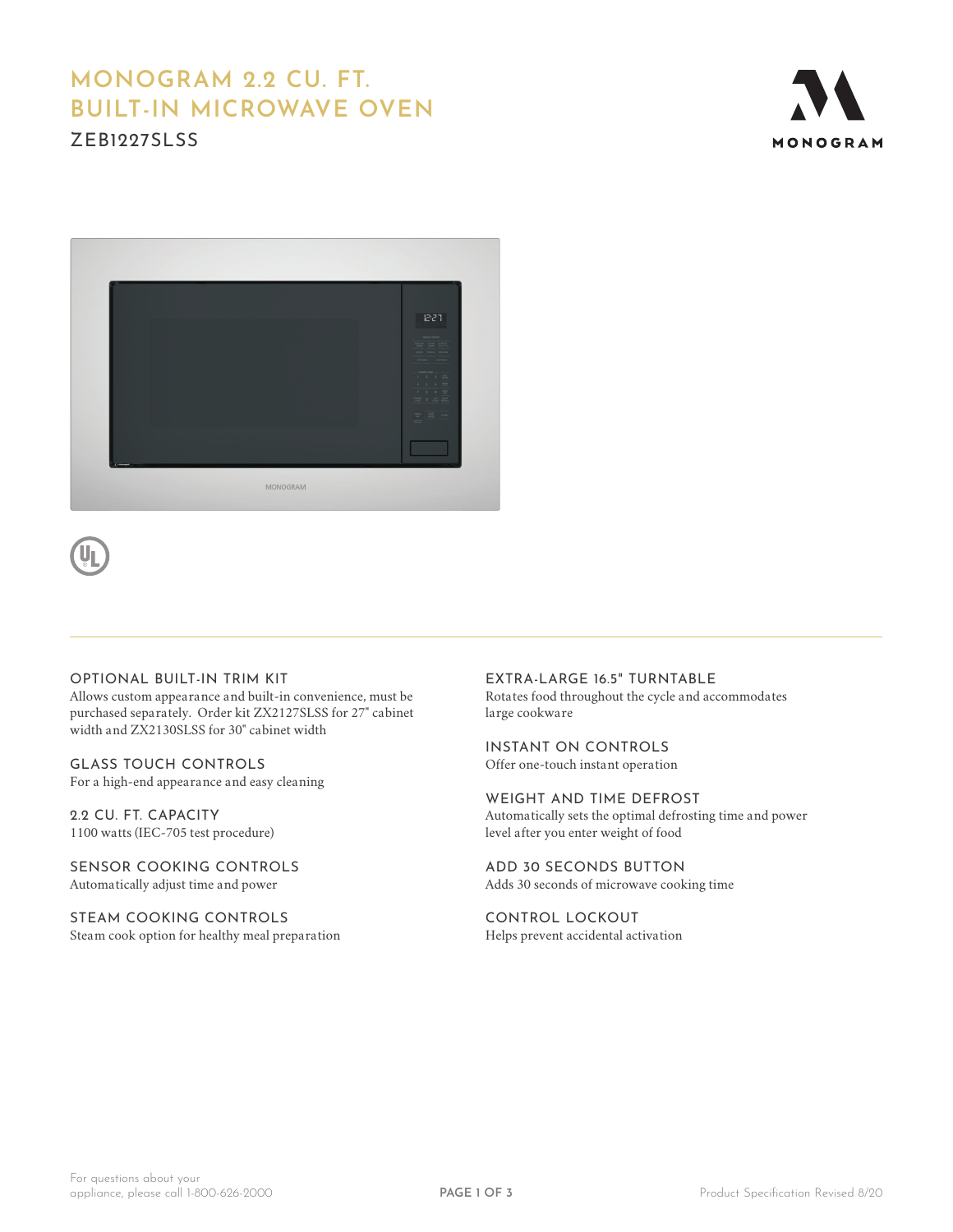



#### **SPECIFICATIONS**

| Overall Width      | 24 1/2" (62.2 cm)            |
|--------------------|------------------------------|
| Overall Height     | $13.5/8$ " (34.6 cm)         |
| Overall Depth      | 19 3/4" (50.2 cm)            |
| Interior Capacity  | 2.2 cu. ft. (.06 cu. m)      |
| Watts              | 1100                         |
| Volts/ Hertz/ Amps | 190V/60 H <sub>2</sub> /139A |
| Power Cord         | 41" cord with 3-prong plug   |
| Shipping Weight    | 53 lbs (24 ka)               |

#### **OVERALL DIMENSIONS**



| Cabinet overlap requirements                                     |    | 27"  |
|------------------------------------------------------------------|----|------|
| A - Overlap of trim kit over top of cabinet                      | 1" | 4 11 |
| B - Overlap of trim kit over bottom of cabinet   1-1/8"   1-1/8" |    |      |
| C - Overlap of trim kit over sides of cabinet   2-1/8"           |    | 5/8" |

Note: Allow an additional inch of clearance beyond trim frame on all sides

| <b>Accessory Trim Kits</b> |         | Max Height | <b>Trim Kits</b> |
|----------------------------|---------|------------|------------------|
| 30″                        | 29 3/4" | 18 7/8"    | ZX2130SLSS       |
| 27″                        | 26 3/4" | 18 7/8"    | ZX2127SLSS       |

Dimensions in parentheses are in centimeters unless otherwise noted. Actual product dimensions may vary due to manufacturing tolerances.